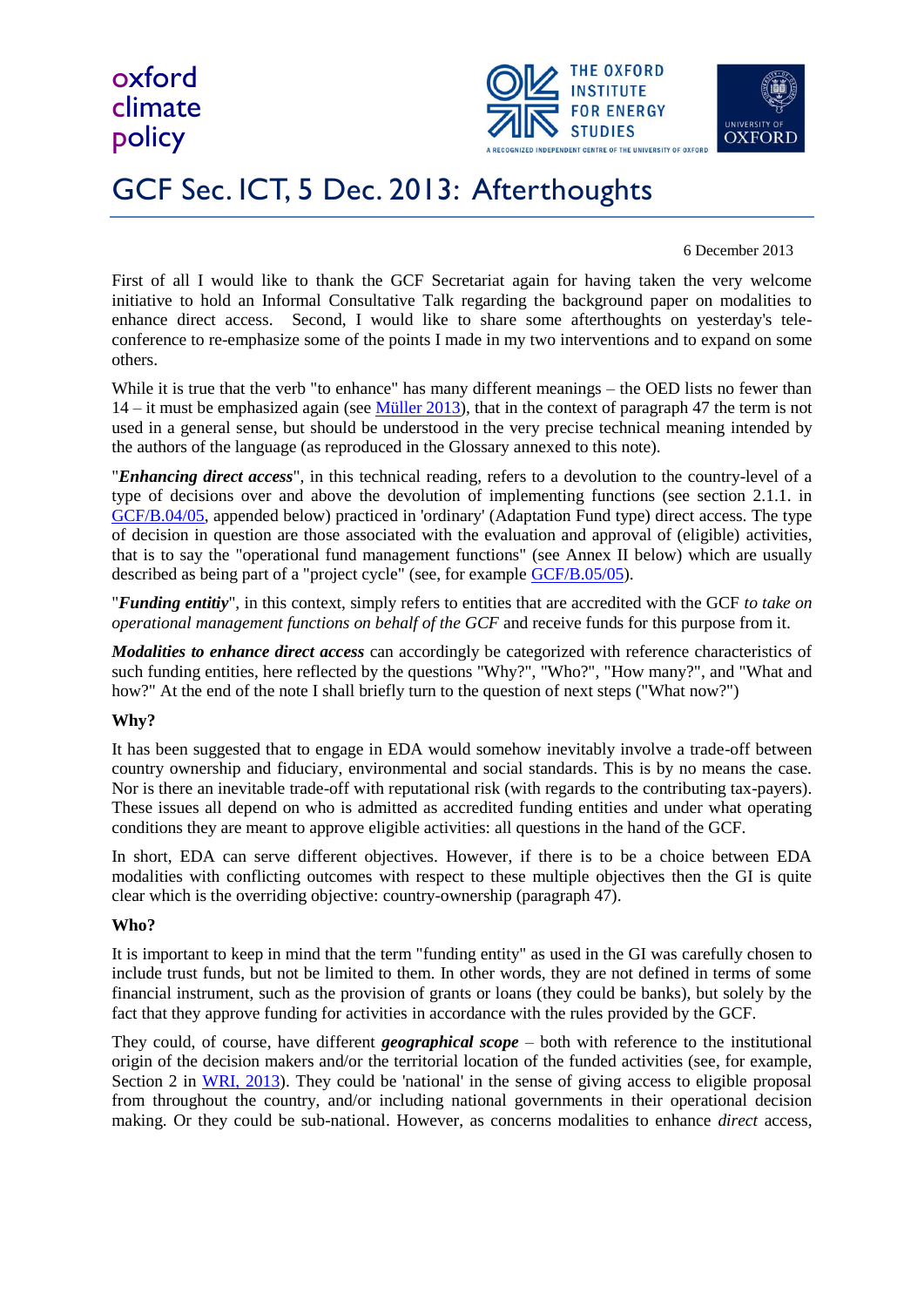### oxford climate policy



funding entities have to be (sub-) national.<sup>1</sup> This means, in particular, that traditional 'international financial intermediaries' can at best have a tangential role in the context of enhanced direct access.

#### **How many?**

Enhanced direct access could be carried out through a single − or a (thematically differentiated) number of National Funding Entity(ies) – which could themselves devolve operational management functions to sub-national funding entities. The GCF could also decide to grant enhanced direct access to sub-national funding entities. Each of these modalities will have advantages and disadvantages. Some may have general disadvantages which could mean that the GCF might wish to refrain from using them. Others might be suited more to the circumstances of some countries rather than others.

#### **What and how?**

National and sub-national funding entities might have a specific focus with respect to thematic- and instrumental scope. They might be specialized in, say, giving grants for adaptation, or they might also provide concessional loans. The GCF will have to decide which of these activities could be funded under enhanced access and under what conditions and when. Note, incidentally, that there is no need to have all these entities accredited directly with the GCF: they could be used under a single accredited national funding entity which itself could work on a devolved 'through-put' basis. Another key issue to be discussed is how funds would be allocated to such accredited funding entities.

#### **What now?**

1

As reflected in the [GCF Report to the COP](http://gcfund.net/fileadmin/00_customer/documents/pdf/GCF_B05_05_Allocation_fin_2013_09_30.pdf) (paragraph 23.b), Decision [B.01-13/06](http://www.gcfund.net/fileadmin/00_customer/documents/pdf/Decisions_of_the_Board_V1_15March2013.pdf) notes under Agenda item 7 (Business Model Framework) in paragraph (c)(ii) convergence that the Fund should "*commence* as a fund that operates through accredited national, regional and international intermediaries and implementing entities." The reason for the added emphasis is that the temporal component – should the GCF commence with these access modalities or should they be "phased-in" at a later stage – was at the heart of the debate at the fourth Board meeting, which is why the phrasing of the decision in question is not coincidental. This means, I believe, that while the Board must gain clarity as to the longer-term vision of how it is to engage in EDA, it must also consider how to deal with EDA in commencing its operations.

As concerns the discussion of modalities to enhance direct access, the immediate focus should be on existing entities that could commence as accredited funding entities without delay. As mentioned in [GCF/B.04/05,](http://www.gcfund.net/fileadmin/00_customer/documents/pdf/B-04_05_BMF_Access_Modalities_11Jun13.pdf) there are "to date, more than 30 countries are establishing national FEs dedicated to climate finance – or national climate funds." These include Indonesia, Philippines, Bangladesh (2), China, Brazil (2).

There is thus a need to take up the suggestion on further work put forward in [GCF/B.04/05.](http://www.gcfund.net/fileadmin/00_customer/documents/pdf/B-04_05_BMF_Access_Modalities_11Jun13.pdf) "66 (b) Analyse experience with national FEs or national funds, in line with the Governing Instrument's guidance regarding enhanced direct access"[B04-05] The otherwise quite detailed [WRI \(2013\)](http://www.wri.org/sites/default/files/Ownership%20and%20Accountability%20Final%20Paper.pdf), which has been disseminated to the group, will unfortunately not be very helpful in this respect, $2$  but there is quite a large literature that can be referred to instead.<sup>3</sup>

As the complex issues surrounding EDA are of (at least) the same importance and urgency to the success of the GCF as those concerning the Private Sector Facility (for which the Board has already decided to create a number of permanent committees), it also stands to reason that the Board should establish a body such as an *EDA Committee* or *Expert Panel*, to be given the task of providing the Board with whatever is necessary to take informed decisions on the subject matter.

 $1$  There is a case to be made for certain regional entities to be considered in this context – serving, say, a number of countries which are too small to have their own (sub-) national funding entities.

<sup>&</sup>lt;sup>2</sup> The analysis of "Learning from Practice" with regard to how developing countries could "assume ownership" there is unfortunately only a very cursory (124 word) mention of two national funds.

 $3$  A bibliography can, for example, be found a[t http://www.oxfordclimatepolicy.org/rfm.shtml](http://www.oxfordclimatepolicy.org/rfm.shtml)